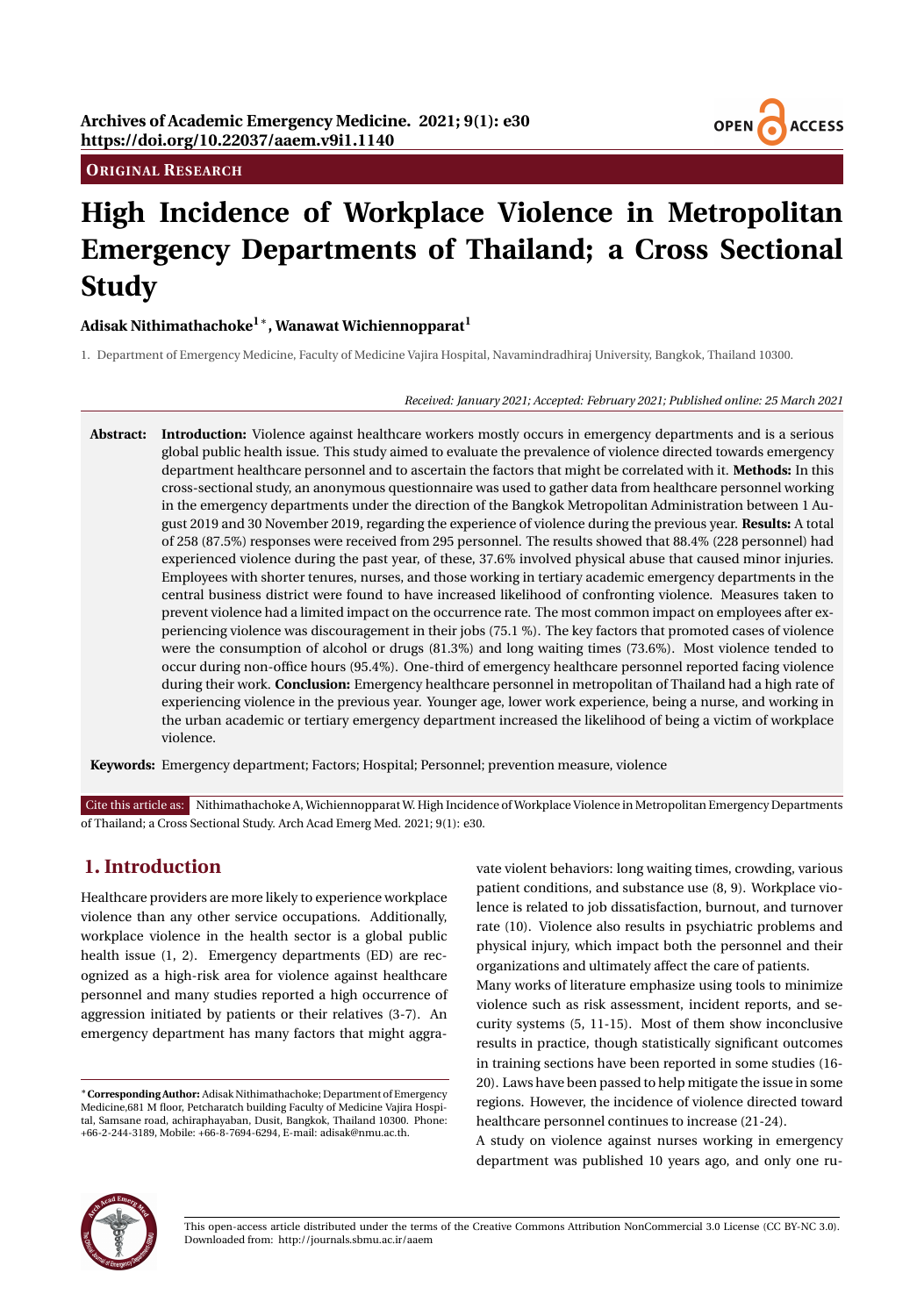ral and one urban emergency department were included (6). Our study aimed to examine the occurrence rates and characteristics of violence directed at healthcare professions in the EDs of metropolitan Thailand. Moreover, the use of preventive measures and factors inducing violence were also explored.

## **2. Methods**

#### *2.1. Study design and setting*

In this cross-sectional study, an anonymous questionnaire was used to gather data from healthcare personnel working in the emergency departments under the direction of the Bangkok Metropolitan Administration, regarding the experience of violence during the previous year. The data was collected between 1 August 2019 and 30 November 2019, after receiving approval from Vajira Institutional Review Board (VIRB), Faculty of Medicine, Vajira Hospital, Navamindradhiraj University and Bangkok Metropolitan Administration Human Research Ethics Committee (BMAHREC) (COA 036/2561) on November 7, 2018. Once permission from the directors of participant hospitals was acquired, the study was explained to heads of each emergency department and all eligible participants. Permission requests from individual participants were made simultaneously.

#### *2.2. Participants*

According to the report from the Health System Research Institute of Thailand, the study population consisted of 3,000 healthcare personnel working in emergency departements of goverment hospitals in Bangkok,Thailand. In the previous study, 84.7% of healthcare personnel suffered from violence in the emergency department (6). Therefore, the minimum number of respondents in this survey was determined at 184 with a 95% confidence interval and 5% margin of safety. Considering the potential of missing data or non-respondents, an additional 10% was added to the number of participants required to be enrolled. The total amount of The total amount of respondents who were needed came to 203 healthcare personnel came to 203 healthcare personnel. We selected all 9 EDs of hospitals under the direction of the Medical Service Department of Bangkok Metropolitan Administration as the targets for the survey, which was conducted as a traditional paper-based survey.

Healthcare providers who worked in emergency departments at least 40 hours a week with at least 1-year of work experience in the emergency departments were eligible to participate. However, the full-time personnel who were not providing care for patients were considered to be excluded from the study. Following the criteria, a total of 295 providers were qualified to take part in the survey, from whom we intended to collect data without randomization.

#### *2.3. Definition of violence*

Violence in this study was comprised physical assault and psychological assault. A physical assault was the use of physical force with or without an object against a person to threaten or harm them i.e. punch, kick, bite, and push. A psychological assault, without the use of physical force, was defined as an act against another person's mental well-being and included verbal threat, harassment, criticism, etc.

The workplace violence definitions in this study were assimilated with the definitions outlined by the World Health organization, which consisted of physical violence and verbal violence. Physical violence was the use of physical force with or without an object against a person to threaten or harm i.e. punch, kick, bite, and push. Verbal violence referred to the use of comments that were known to be humiliating, embarrassing, offensive, threatening, or degrading to another person including swearing and insults.

#### *2.4. Data collection*

Questionnaires with instructions alongside contact information of the researchers were sent to the heads of the emergency departments. All responses in this survey were anonymous, the questionnaires were treated as confidential and it was impossible to trace back any data.

An anonymous self-administrated questionnaire was modified from Workplace violence in health sector country case studies research instruments survey questionnaire by ILO/ICN/WHO/PSI Geneva 2003 (25) and reviewed by two members of faculty specializing in emergency medicine who were not involved in the study. Testing was conducted with 10 providers who had experience in the emergency department to check whether the questionnaire was clear and could be understood correctly. Subsequently, revisions were made for clarity. The questionnaire comprised 4 parts: demographic data, characteristics of violent incidents, consequences, and prevention measures in the emergency department.

## *2.5. Data analysis*

The data was analyzed using IBM Corp. Released 2013. IBM SPSS Statistics for Windows, Version 22.0. Armonk, NY: IBM Corp. The quantitative data were reported as mean and standard deviation, t-test was used in normal distribution and Mann-Whitney U test in non-normal distribution to analyze the correlation. The categorical data such as gender, working experience, and type of violence were reported in numbers and percentage. The chi-square test or Fisher's exact test was implemented to examine the correlation between each factor and experiences of violence where p-value < 0.05 represented statistical significance. Logistic regression was performed to analyze the odds ratio for the statistically signifi-

This open-access article distributed under the terms of the Creative Commons Attribution NonCommercial 3.0 License (CC BY-NC 3.0). Downloaded from: http://journals.sbmu.ac.ir/aaem

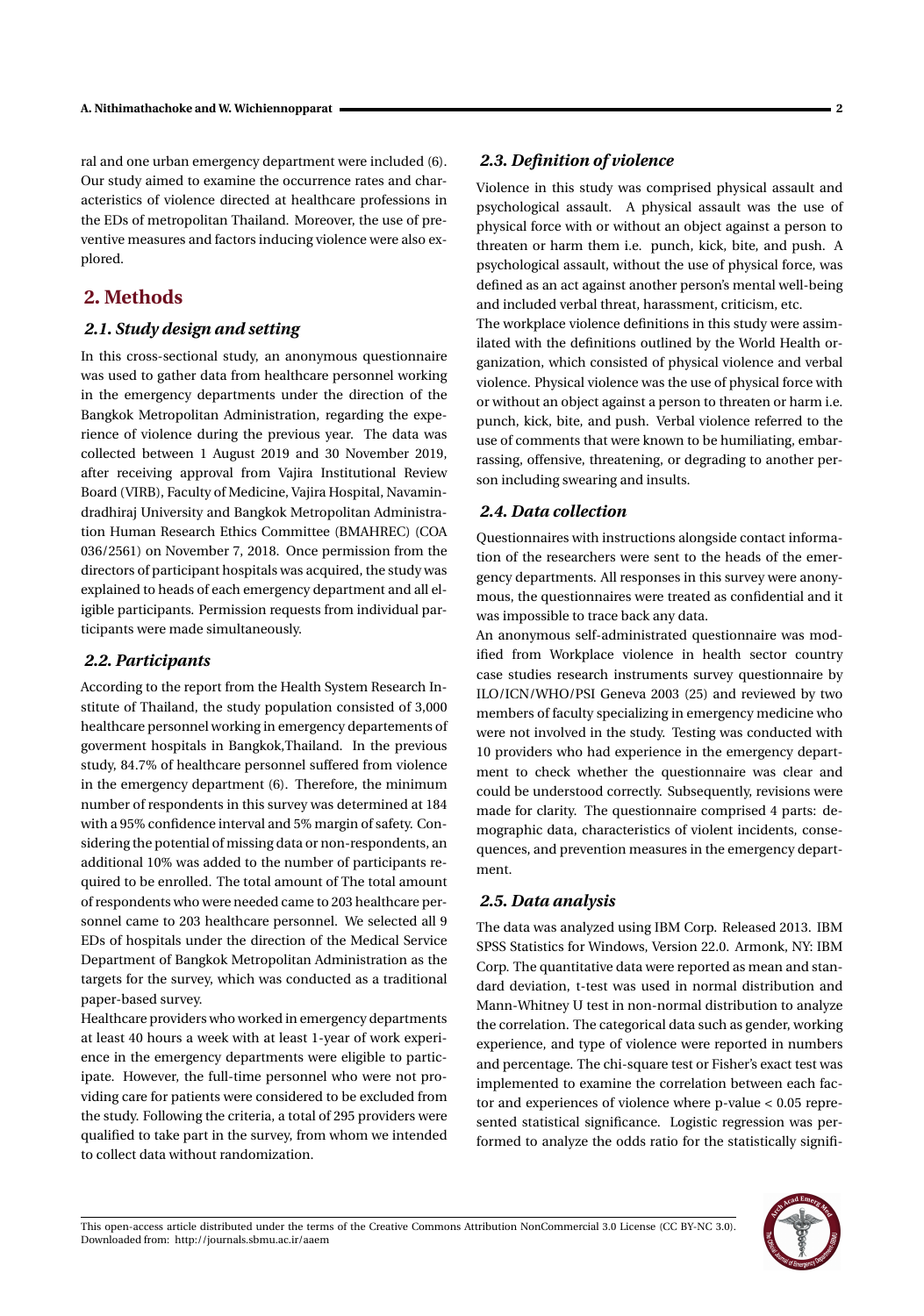**Table 1:** Characteristics, consequences, and aggravating factors of violence among studied participants

| Variable                           | Number (%) |
|------------------------------------|------------|
| Victim of violence                 |            |
| Psychological violence             | 218 (85.7) |
| Physical violence                  | 93 (37.6)  |
| <b>Emotional consequence</b>       |            |
| Anger                              | 133 (51.6) |
| Desire to quit the job             | 107 (41.4) |
| Wish to work outside ED            | 87 (33.7)  |
| Sadness                            | 78 (30.2)  |
| Shame                              | 65 (25.2)  |
| <b>Physical consequence</b>        |            |
| Abrasion                           | 64 (24.8)  |
| Contusion                          | 35 (13.5)  |
| Work shift when violence occurred  |            |
| Morning shift (8 am. To 4 pm.)     | 12(4.6)    |
| Evening shift (4 pm. To midnight.) | 189 (73.3) |
| Night shift (midnight. To 8 am.)   | 57(22.1)   |
| <b>Contributing factors</b>        |            |
| Drunkenness or drug consumption    | 210 (81.3) |
| Long waiting time                  | 190 (73.6) |
| Crowding                           | 167 (64.7) |
| Symptom or disease                 | 130 (50.4) |
| Inadequate security system         | 100 (38.8) |
| Miscommunication                   | 98 (38.0)  |
| Stressful situation                | 79 (30.6)  |
| Unexpected treatment result        | 67(26.0)   |
| Improper waiting area              | 50 (19.4)  |
| Lack of privacy                    | 35 (13.6)  |
| Area the violence occurred         |            |
| Triage area                        | 135 (52.3) |
| Treatment area                     | 107(41.5)  |
| Waiting area                       | 16 (6.2)   |
| Every violence was reported        |            |
| Yes                                | 82 (36.0)  |
| No                                 | 165 (64.0) |

Aore than one answer per question was acceptable

ED: emergency department.

cant independent variables.

## **3. Results**

#### *3.1. Baseline characteristics of participants*

The total response rate was 87.5% (258 out of 295 questionnaires). The participants were 60 physicians (23.3%), 187 nurses (72.5%) and 11 nurse aids (4.3%). The mean age of all participants was  $31.2$  years (S.D. = 8.16) and  $78.3\%$  were female. Most of the participants were under 30 years of age with average work experience of 7.4 years (S.D. = 7.24). The most common amount of working experience among participants was 1 year. Tertiary hospitals and one university hospital located in the central district area of Bangkok were the workplaces of 68.2% of participants. The rest of the participants were working in secondary care hospitals located in the



#### *3.2. Workplace violence*

Table 1 summarizes the characteristics, consequences, and aggravating factors of violence among studied participants. 88.4% of medical personnel were assaulted during the previous year. Psychological violence happened far more than physical violence. Even though psychological assistance was not considered necessary by any of the respondents, nearly half of them expressed feelings of discouragement to work in an emergency department. Physical impacts were minor injuries for which medical treatment was not necessary. Most of the violence occurred during non-office hours, while only 4.6% of the violence occurred in the morning shift (8 a.m. to 4 p.m.). The respondents stated that the triage area and treatment area were the places where most violence occurred. More than half of the participants claimed that drunkenness, long waiting times, crowding, and disease-related factors were contributing to violence. The answers to the openended question about violence aggravating factors were negligence of the administrative persons, vague laws on this issue, and social media effects. Less than half of the medical personnel (36.0%) used their hospitals' incident reporting systems, which were not useful in respondents' perspectives. Workplace violence, composed of physical assaults and verbal abuse, had occurred in case of the majority of participants during the previous year. Among the three professions, the ratios of being subjected to physical violence were lowest in physicians (20%). Whereas, 72.7% of nurse-aides were injured from both forms of violence. Physical violence happened more in younger participants and who had less work experience. The variables that had a statistically significant association with the experience of both types of violence were age, job tenure, profession, and type of hospital. In contrast, the incidence rate of both categories of violence was not different between males and females (Table 2).

#### *3.3. Correlations*

The relationship between age ( $p = 0.007$ ), profession (0.031), work experience  $(p = 0.014)$ , and type of emergency department ( $p = 0.026$ ) and frequency of workplace verbal and physical violence was found to be statistically significant. The younger emergency providers and individuals who had less work experience tended to face workplace violence significantly more compared to the providers between 51-60 years of age and those who had worked in the emergency department for more than 10 years. Nurses were prone to experience workplace violence more than other professions (OR: 6.143; 95% CI: 1.460 to 18.078). The emergency per-

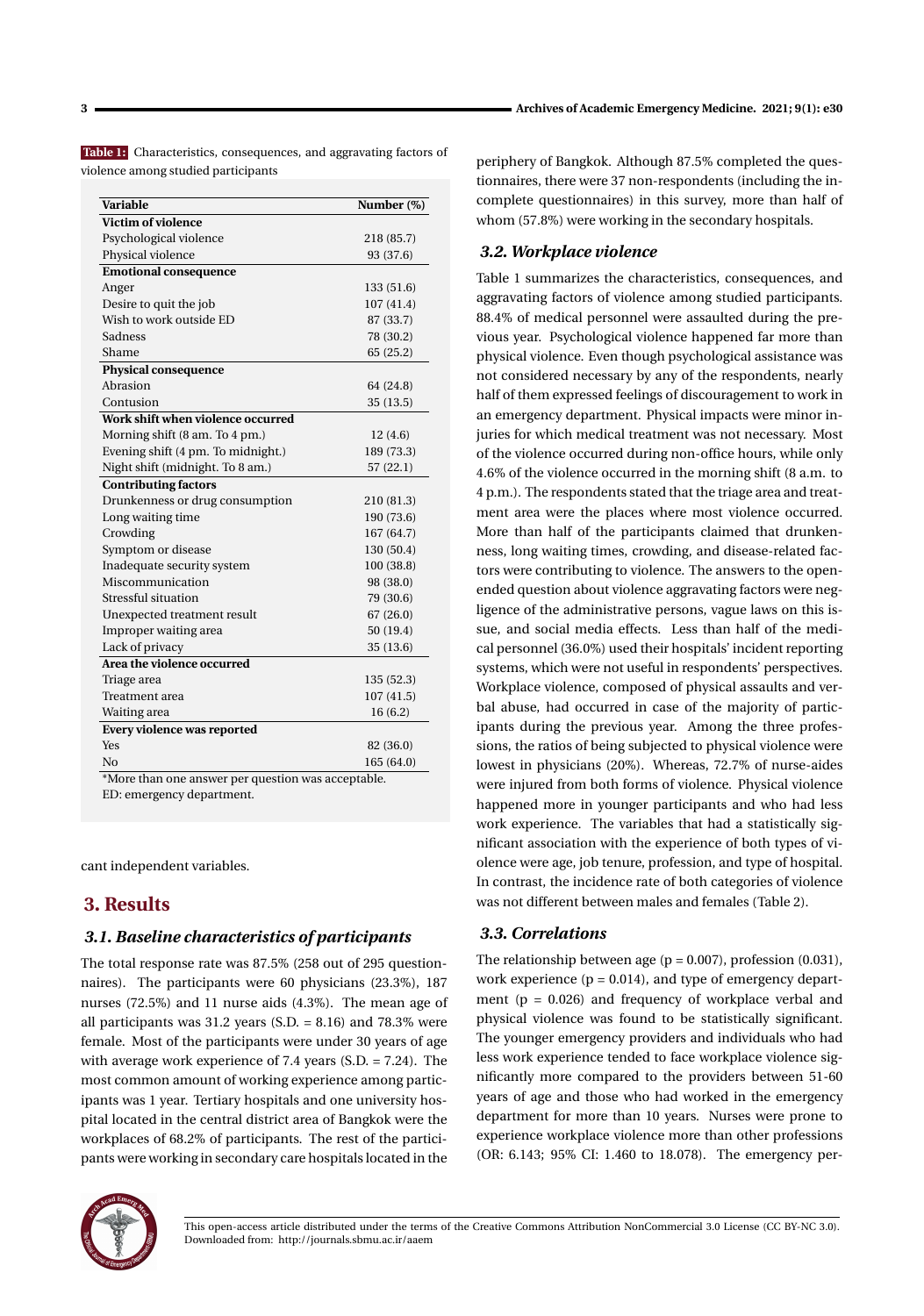| Variable                 | <b>Type of violence</b> |              |                  |              |                 |              |  |  |
|--------------------------|-------------------------|--------------|------------------|--------------|-----------------|--------------|--|--|
|                          | Both* $(n=228)$         | $\mathbf{P}$ | Verbal $(n=218)$ | $\mathbf{P}$ | Physical (n=93) | $\mathbf{P}$ |  |  |
| Age (year)               |                         |              |                  |              |                 |              |  |  |
| $21-30$                  | 144 (92.3)              |              | 136 (87.2)       |              | 68 (43.6)       |              |  |  |
| $31 - 40$                | 59 (88.1)               | 0.007        | 58 (86.6)        | 0.047        | 18 (26.9)       | 0.016        |  |  |
| $41 - 50$                | 21 (72.4)               |              | 20(69)           |              | 6(20.7)         |              |  |  |
| 51-60                    | 4(66.7)                 |              | 4(66.7)          |              | 1(16.7)         |              |  |  |
| Gender                   |                         |              |                  |              |                 |              |  |  |
| Female                   | 179 (88.6)              | 0.818        | 170 (84.2)       | 0.838        | 72 (35.6)       | 0.875        |  |  |
| <b>Profession</b>        |                         |              |                  |              |                 |              |  |  |
| Physician                | 48 (80.0)               |              | 43(71.1)         |              | 12(20.0)        |              |  |  |
| Nurse                    | 171 (91.4)              | 0.031        | 167 (89.3)       | 0.005        | 73 (39.0)       | 0.001        |  |  |
| Nurse aide               | 9(81.8)                 |              | 8 (72.7)         |              | 8(72.7)         |              |  |  |
| <b>Experience</b> (year) |                         |              |                  |              |                 |              |  |  |
| $1-5$                    | 93 (91.2)               |              | 86 (84.3)        |              | 45(44.1)        |              |  |  |
| $5 - 10$                 | 90 (91.8)               | 0.014        | 89 (90.8)        | 0.021        | 34 (34.7)       | 0.038        |  |  |
| $>10$ years              | 45 (77.6)               |              | 43(74.1)         |              | 14(24.1)        |              |  |  |
| <b>Type of hospital</b>  |                         |              |                  |              |                 |              |  |  |
| University               | 71 (92.2)               |              | 70 (90.9)        |              | 27(35.1)        |              |  |  |
| Tertiary                 | 91 (91.9)               | 0.026        | 88 (88.9)        | 0.004        | 47 (47.5)       | 0.003        |  |  |
| Secondary                | 66 (80.5)               |              | 60 (73.2)        |              | 19 (23.2)       |              |  |  |

**Table 2:** Correlation between baseline charactericts of participats and frequency of experiencing different types of violence

\*: verbal + physical. Data are presented as number (%).

**Table 3:** Predictors and the likelihood of experiencing workplace violence during the previous year among studied cases

| Variable               | <b>Experience of violence</b> |               |       |       |                  |
|------------------------|-------------------------------|---------------|-------|-------|------------------|
|                        | No $(n=30)$                   | Yes $(n=228)$ | P     | OR    | 95% CI           |
| Age (year)             |                               |               |       |       |                  |
| 21-30                  | 12(4.7)                       | 144 (55.8)    |       | 6.011 | $0.995 - 36.176$ |
| $31-40$                | 8(3.1)                        | 59 (22.9)     | 0.007 | 3.687 | $0.579 - 23.476$ |
| $41 - 50$              | 8(3.1)                        | 21(8.1)       |       | 1.312 | $0.220 - 8.624$  |
| 51-60                  | 2(0.8)                        | 4(1.6)        |       | Ref   |                  |
| Profession             |                               |               |       |       |                  |
| Physician              | 12(3.1)                       | 48 (20.2)     |       | 1.809 | 1.024-11.437     |
| Nurse                  | 16(7.8)                       | 171 (64.7)    | 0.031 | 6.143 | 1.460-18.078     |
| Nurse aide             | 2(0.8)                        | 9(3.5)        |       | Ref   |                  |
| Work experience (year) |                               |               |       |       |                  |
| $1-5$                  | 9(3.5)                        | 93 (36.1)     |       | 2.848 | 1.102-7.360      |
| $5 - 10$               | 8(3.1)                        | 90 (34.9)     | 0.014 | 3.010 | 1.145-7.917      |
| >10                    | 13(5.0)                       | 45 (17.4)     |       | Ref   |                  |
| Type of Hospital       |                               |               |       |       |                  |
| University hospital    | 6(2.3)                        | 71 (27.5)     |       | 2.431 | 1.059-7.769      |
| Tertiary hospital      | 8(3.1)                        | 91 (35.3)     | 0.026 | 2.746 | 1.115-6.823      |
| Secondary hospital     | 16(6.2)                       | 66 (25.6)     |       | Ref   |                  |

OR: Odds Ratio, Ref: reference, CI: connfidence interval.

Data are presented as number (%).

sonnel who worked in the tertiary (OR: 2.746; 95% CI: 1.115 to 6.823) and in the university emergency departments (OR 2.431; 95% CI: 1.059 to 7.769), located in the central business district of Bangkok, were more likely to experience violent acts than were those working in secondary emergency departments, which were located in the periphery of Bangkok (Table 3).

#### *3.4. Prevention measures*

The prevention measure presented in most EDs was the authorized access entrance (81.4%). However, less than half of the participants (32.6%) reported having security guards at the entrance of their EDs and 8.5% had police activating systems. None of the respondents reported having any weapon screening measures before patients or visitors entering the

This open-access article distributed under the terms of the Creative Commons Attribution NonCommercial 3.0 License (CC BY-NC 3.0). Downloaded from: http://journals.sbmu.ac.ir/aaem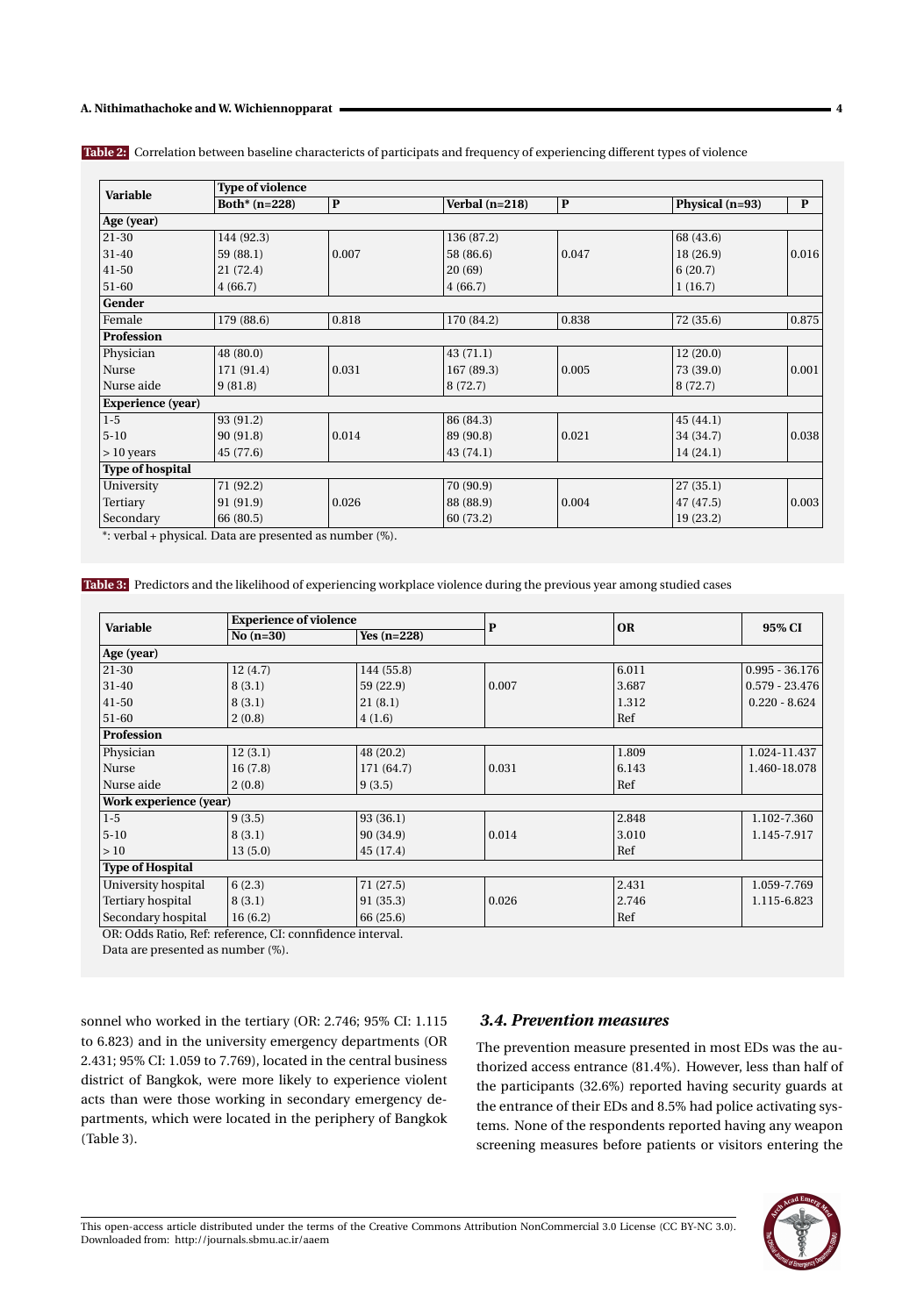| N(%)       |            | Experience n (%) |       |
|------------|------------|------------------|-------|
|            | <b>Yes</b> | <b>No</b>        | P     |
|            |            |                  |       |
| 210 (81.4) | 79 (30.6)  | 131(50.8)        | 0.319 |
|            |            |                  |       |
| 84 (32.6)  | 27(10.5)   | 57(22.1)         | 0.364 |
|            |            |                  |       |
| 14(5.4)    | 9(3.5)     | 5(1.9)           | 0.979 |
|            |            |                  |       |
| 22(8.5)    | 9(3.5)     | 13(5.0)          | 0.619 |
|            |            |                  |       |

**Table 4:** Relationship between existence of preventive measures and experience of physical violence

ED: emergency deparment; data are presented as number (%).

EDs. Nonetheless, there was no association between having security systems and experience of physical violence. Furthermore, all of the participants lacked training in workplace violence and there were no protocols for prevention or mitigation of aggression in their organizations (Table 4).

## **4. Discussion**

Our study results show a significantly high rate of being violated amongst healthcare personnel working in metropolitan EDs in Thailand. This is consistent with the results from multinational studies (4, 8, 9, 19, 24-27). Though workplace violence in the health sector is 15% to 20% higher than the other industries (2, 27), only 8-38% of providers in other healthcare settings experienced workplace violence (1, 28). The study in 2008 in Southern Thailand with 545 participants also found that only 38.9% of the nurses working in all departments were abused by verbal violence while 3.1% of them suffered from physical violence (29). The figures from the mentioned studies imply that an emergency department is a place where most violence in the hospital occurs.

Though none of the respondents had any serious physical injury from any weapon, the aggressions from patients or relatives are not acceptable. Ignoring minor violence and verbal abuse could foster an environment that encourages more serious criminal events as stated in the broken windows theory (30). Furthermore, the empirical results of this study suggested that when faced with violent acts, the participants mostly felt discouraged to continue working in the emergency departments. As stated in previous studies, these emotional consequences caused by violent experience could lead to depression, burnout syndrome, and eventually, drive the personnel to quit their jobs (10, 19, 31). Moreover, a healthcare worker with emotional distress is more likely to be a victim of violence (27).

The minority of the participants reported every time they had been violated, showing that the perception of the usefulness of the reporting system in Thailand has not changed for years (6, 29). According to Stene J.'s study, emergency department personnel perceived violence as part of their job, dismissing the opportunities to improve the risk reduction system. Therefore, it is necessary to educate healthcare service providers about risk prediction, risk management, and risk report system as well as when to take legal action (5).

Non-office hours, specifically between 4 p.m. to midnight, were the time that almost all the violence occurred. According to the study by Ferri P. et al., the evening shifts face inadequate manpower problems; and compared with other periods, more drunk and confused patients come to emergency departments during this period (32). These characteristics of emergency departments in non-office hours were similar to the violence aggravating factors specified by the respondents in the present study. In the previous studies in Thailand, the majority of violent acts had happened during nonoffice hours. Moreover, the factors that triggered most violence were similar to this study (1, 6, 29, 32). The report from the American College of Emergency Physicians (ACEP) (13) suggested that factors that promoted violence tended to increase upon the growth of delinquency and drug consumption. Other contributing factors included healthcare facilities' inadequacy in providing psychiatric counseling services during non-office hours, inability to admit psychiatric patients as an inpatient, and refusal to grant patient's request for specific treatment and medication. Dynamic management could be more helpful than fixed security measures such as increasing manpower during high patient volume periods, reducing waiting times, setting up a protocol for dealing with drunkenness, etc.

In line with previous studies in the emergency departments, age, and work experience affected the likelihood of being a victim of violence among the emergency personnel, but males and females were similarly being subjected to workplace violence (3, 8, 26, 27). This finding was contrary to those of Kowalenko T.'s research on violence against medical service providers in America and a study in India, which stated that female healthcare personnel were more prone to experiencing physical violence than their male counterparts

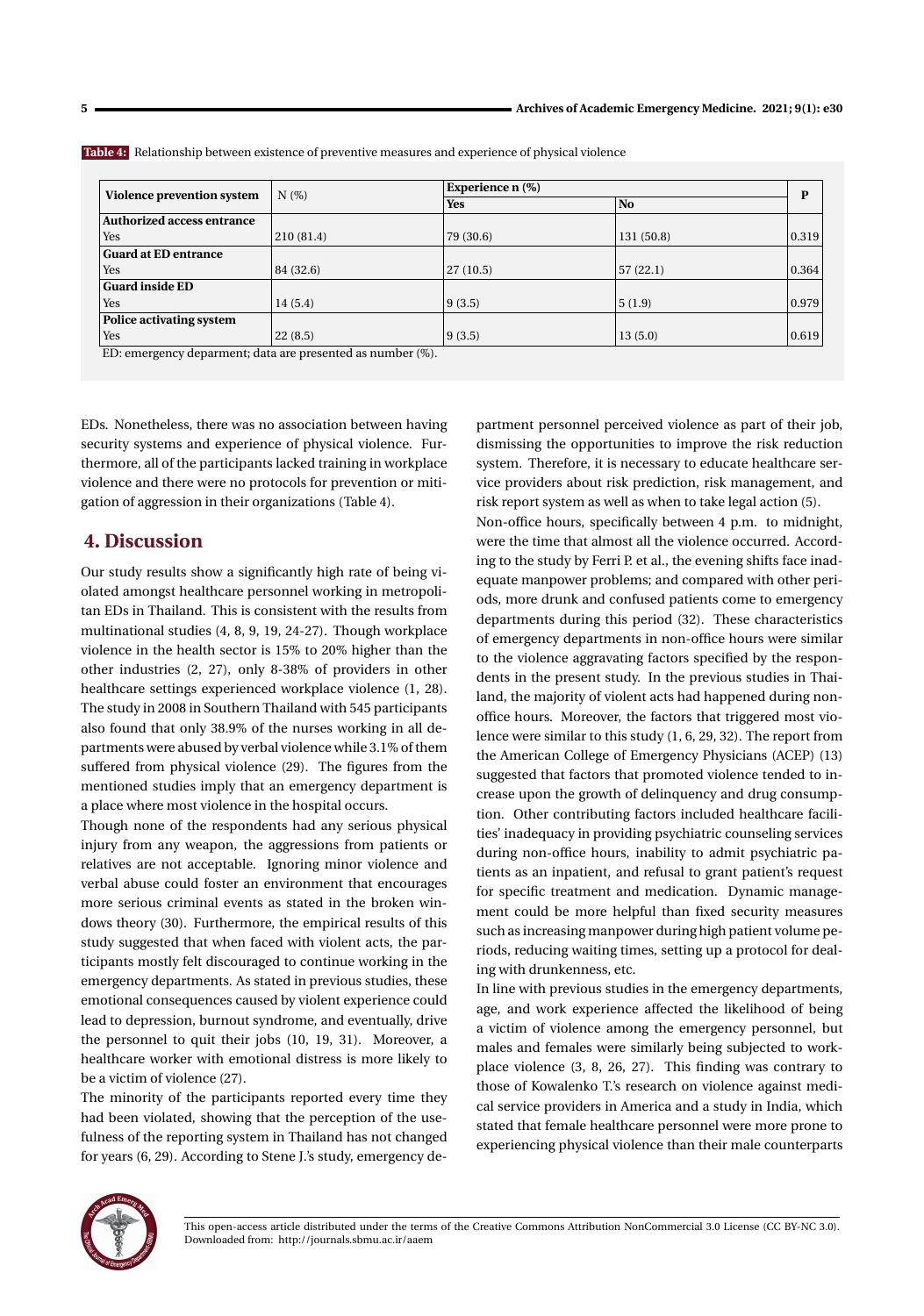(33, 34). In the present study, nurses were most likely to be faced with workplace violence, which is consistent with previous reports in Egypt and suburban EDs in Thailand (8, 35). The emergency providers who were younger and individuals who had less work experience confronted significantly more workplace violence compared to the more experienced group and those aged between 51-60 years, the reason for which could be the difference in total work hours each week and the pattern of shift work (35).

Though all of the emergency departments in this study were in the metropolitan of Thailand, we found that working in tertiary and university emergency departments located in the central business district area increased the likelihood of being violated. This might be the effect of the patient volume. More than 50,000 visits annually at each tertiary emergency department and around 40,000 visits annually at each secondary facility. Nevertheless, the results could have been different considering the number of non-respondents, more than half of whom worked in secondary hospitals. Providers in our study encountered far more violence compared with 61.7% of violence in 472 participants in Thai suburban emergency departments (35). Currently, the data are inconclusive regarding location and type of emergency departments as risk factors. The emergency physician working in the high volume academic EDs or the state EDs in Turkey are more likely to be a victim of workplace violence (27). Whereas, 86% of Australian nurses in the rural hospitals experienced violence compared to 43% of nurses working in the urban hospitals (36). Besides, the healthcare providers in secondary level hospitals in China are more susceptible to aggression than those in primary and tertiary hospitals (37). Nevertheless, a prospective study found no association between the level of hospital and experience of violence (38).

The majority of emergency physicians in Bangkok experienced violence, most of which were verbal abuse. Merely, 20% of these physicians encountered physical violence while 7.7% of physicians who were working in EDs in the suburban area of Thailand had faced physical violence (35). This number is relatively low compared with 38.4% of emergency physicians in the United States who had experienced more physical violence based on a survey in 2018 (39). Additionally, data from national judgment documents of China showed that doctors were the target group of violence and the majority of them were physically abused (4). These differences in results might be due to the different social structures such as the number of delinquencies, consumption of drugs, the law allowing citizens to carry weapons.

Although guidelines recommend using security tools to minimize workplace violence in the emergency departments (13, 14), not all of the emergency departments had these tools. Particularly, none of the emergency departments in this study had a metal detector or weapon screening. How-

ever, none of the participants had experienced violence using any weapons. This is similar to prior researches in EDs of Thailand and Italy (6, 35, 40). Moreover, we found no relationship between having security systems and being a victim of aggression. While metal detectors markedly increased the rate of weapon detection, its impact on the occurrence of violence was not well established (19, 27). Also, the presence of security guards does not decrease the incidence of violence (16). Prediction of the aggressors and de-escalation methods have been used in hope of violent act prevention; however, no explicit data supports the efficacy of these measures (20). The complexity of workplace violence in emergency departments is well recognized. The actual occurrence rate and event details are important so an incident report should be emphasized. Also, a comprehensive hazard analysis with multifaceted measures should be used in conjunction with support from executive authorities. The aggravating factors should be corrected simultaneously with the use of other prevention methods. Additionally, quality improvement measures should be used to evaluate and improve the results.

## **5. Limitations**

Potential recall bias is the main limitation of this study. The questionnaires were developed and tested based on theory but it must be taken into account that the participants might answer each question based on their own interpretation. The participants were just a part of emergency department healthcare workers in Bangkok, Thailand and the actual occurrence rate might be different. Besides, the individuals' number of working hours and shift work patterns could affect their experience of violence, which were not examined in this study. A future study could focus on more aspects of aggravating factors that lead to violence against healthcare personnel working in emergency departments. The reduction of these factors along with current measures should also be investigated.

## **6. Conclusion**

Emergency healthcare personnel in metropolitan of Thailand had a high rate of experiencing violence in the previous year, including Thai Emergency physicians whose data had not been explored before. Younger age, less work experience, being a nurse, and working in the urban academic or tertiary emergency department increased the likelihood of being a victim of workplace violence. Only a minority of emergency departments had the recommended violence prevention systems. However, the security measures are not related to workplace violence.



This open-access article distributed under the terms of the Creative Commons Attribution NonCommercial 3.0 License (CC BY-NC 3.0). Downloaded from: http://journals.sbmu.ac.ir/aaem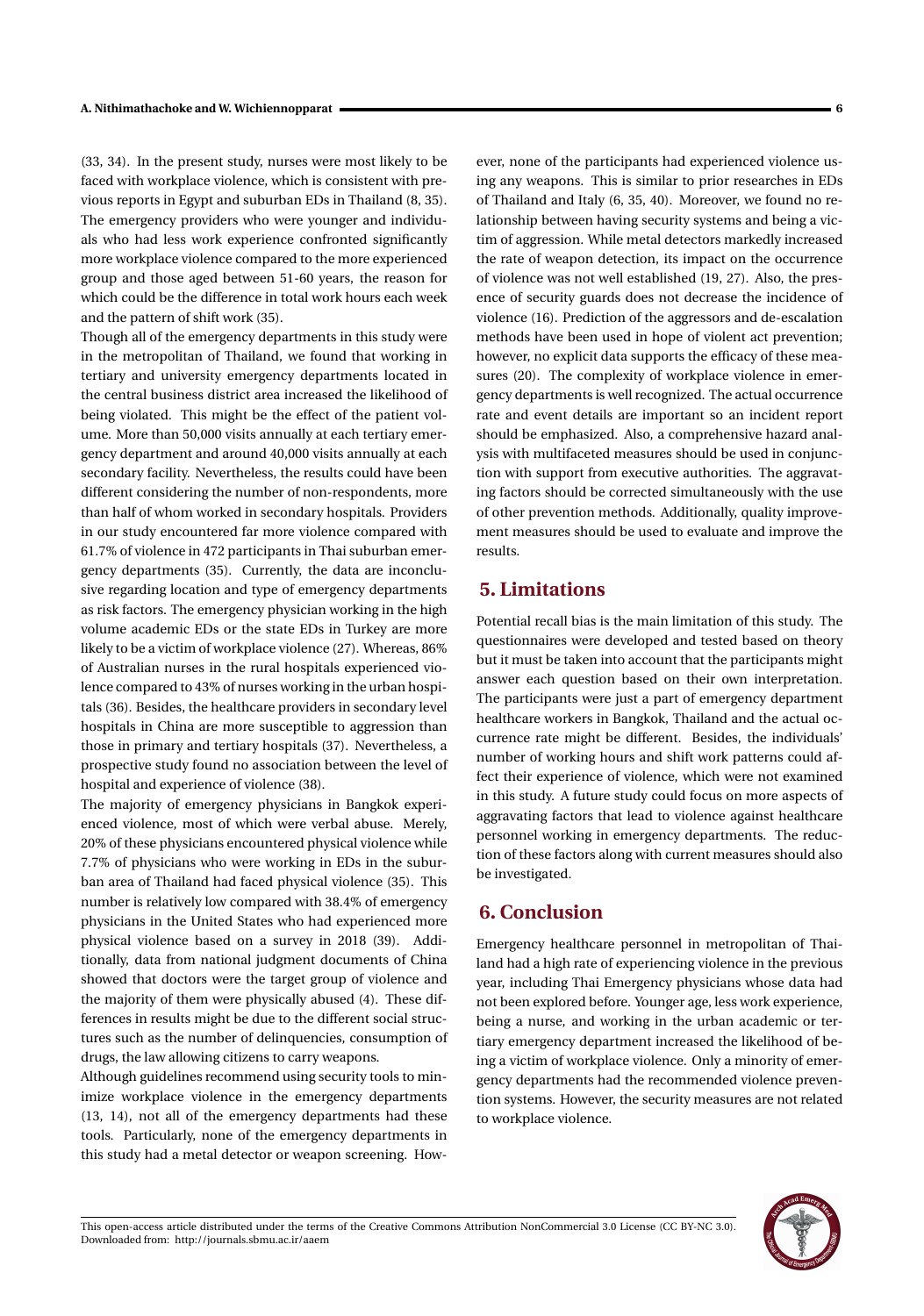# **7. Declarations**

## *7.1. Authors' contributions*

NA: Conceptualization, investigation, methodology, major contributor in writing the manuscript, supervision, and funding acquisition. WW: Investigation, data collection, writing – original draft, and visualization. All authors read and approved the final manuscript.

## *7.2. Competing interests*

The authors declare that they have no competing interests.

## *7.3. Acknowledgments*

We are thankful to Head of Emergency department and participants from all Bangkok-administrated hospitals who responded to the questionnaires and allowed the researchers to collect the data that will be of great benefit to future studies and promote safety culture in the healthcare system. We would also like to show our gratitude to Bangkok Metropolitan Administration Human Research Ethic Committee (BMAHREC) who provided insight reviews and comments.

## *7.4. Funding and supports*

This study was sponsored by Navamindradhiraj University Research Program, funding body was not involved in any part of the study.

## *7.5. Availability of data and materials*

The data that support the findings of this study are available from the corresponding author, [Adisk Nithimathachoke], upon reasonable request.

## **References**

- 1. Geneva SILOI, International Council of Nurses (ICN), World Health Organization (WHO), Public Services International (PSI). Framework guidelines for addressing workplace violence in the health sector 2002 [cited 2020 April 9]. Available from: https://apps.who.int/iris/bitstream/handle/10665/42617 /9221134466.pdf;jsessionid=0A5DDF89BE1433228CB25B 57614D05B3?sequence=1.
- 2. Commission TJ. Physical and verbal violence against healthcare workers 2018 [cited 2020 April 9]. Available from: https://www.jointcommission.org/- /media/tjc/documents/resources/patient-safety-

topics/sentinel-event/sea\_59\_workplace\_violence\_4\_13 \_18\_final.pdf.

3. Behnam M, Tillotson RD, Davis SM, Hobbs GR. Violence in the emergency department: a national survey of emergency medicine residents and attending physicians. The Journal of emergency medicine. 2011;40(5):565-79.

- 4. Cai R, Tang J, Deng C, Lv G, Xu X, Sylvia S, et al. Violence against health care workers in China, 2013–2016: evidence from the national judgment documents. Human resources for health. 2019;17(1):1-14.
- 5. Stene J, Larson E, Levy M, Dohlman M. Workplace violence in the emergency department: giving staff the tools and support to report. The permanente journal. 2015;19(2):e113.
- 6. Saimai W, Thanjira S, Phasertsukjinda N. Workplace violence and its management by nursing personnel in emergency department. Rama Nurs J. 2010;1:16.
- 7. Nundy M. Violence against Health Personnel in China and India: Symptom of a Deeper Crisis. ICS Analysis. 2015.
- 8. Abdellah RF, Salama KM. Prevalence and risk factors of workplace violence against health care workers in emergency department in Ismailia, Egypt. Pan African medical journal. 2017;26(1):1-8.
- 9. Tang J-S, Chen C-L, Zhang Z-R, Wang L. Incidence and related factors of violence in emergency departments—a study of nurses in southern Taiwan. Journal of the Formosan Medical Association. 2007;106(9):748-58.
- 10. Liu W, Zhao S, Shi L, Zhang Z, Liu X, Li L, et al. Workplace violence, job satisfaction, burnout, perceived organisational support and their effects on turnover intention among Chinese nurses in tertiary hospitals: a crosssectional study. BMJ open. 2018;8(6).
- 11. Peek-Asa C, Casteel C, Allareddy V, Nocera M, Goldmacher S, OHagan E, et al. Workplace violence prevention programs in hospital emergency departments. Journal of Occupational and Environmental Medicine. 2007;49(7):756-63.
- 12. Chapman R, Perry L, Styles I, Combs S. Predicting patient aggression against nurses in all hospital areas. British Journal of Nursing. 2009;18(8):476-83.
- 13. Huddy J. Design Considerations for a Safer Emergency Department American College of Emergency Physicians, Dallas, Texas; 2017 [Available from: https://www.acep.org/globalassets/sites/acep/media/sa fety-in-the-ed/designconsiderationsforsaferemergencyde partment.pdf.
- 14. Administration OSaH. Guidelines for preventing workplace violence in healthcare and social service workers U.S. Department of Labor Occupational Safety and Health Administration; 2016 [Available from: https://www.osha.gov/Publications/osha3148.pdf.
- 15. Arnetz JE, Hamblin L, Ager J, Luborsky M, Upfal MJ, Russell J, et al. Underreporting of workplace violence: comparison of self-report and actual documentation of hospital incidents. Workplace Health & Safety.

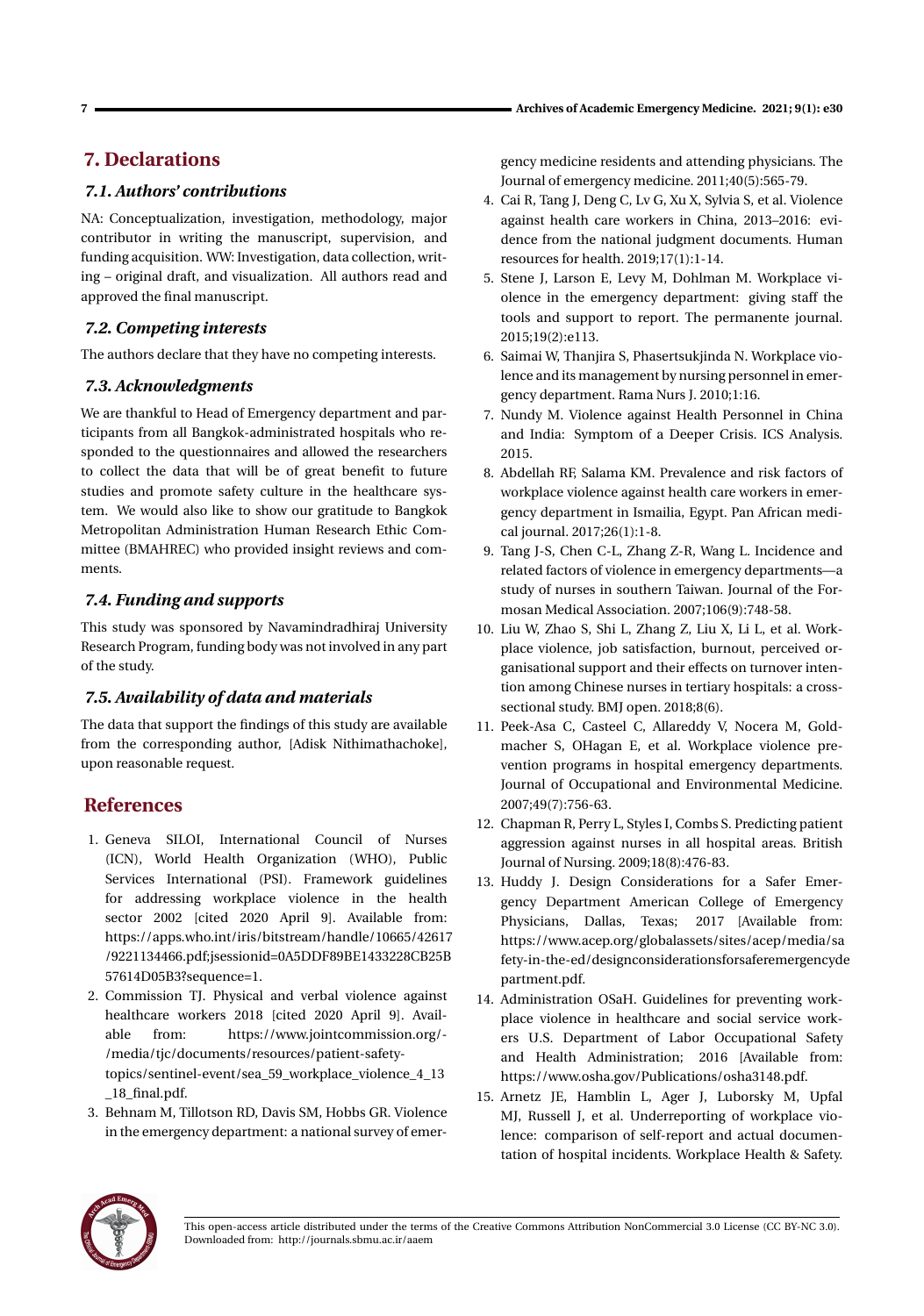2015;63(5):200-10.

- 16. Ramacciati N, Ceccagnoli A, Addey B, Lumini E, Rasero L. Interventions to reduce the risk of violence toward emergency department staff: current approaches. Open access emergency medicine: OAEM. 2016;8:17.
- 17. Gillespie GL, Gates DM, Mentzel T, Al-Natour A, Kowalenko T. Evaluation of a comprehensive ED violence prevention program. Journal of Emergency Nursing. 2013;39(4):376-83.
- 18. Gillespie GL, Gates DM, Kowalenko T, Bresler S, Succop P. Implementation of a comprehensive intervention to reduce physical assaults and threats in the emergency department. Journal of Emergency Nursing. 2014;40(6):586-91.
- 19. Phillips JP. Workplace violence against health care workers in the United States. New England journal of medicine. 2016;374(17):1661-9.
- 20. Kowalenko T, Cunningham R, Sachs CJ, Gore R, Barata IA, Gates D, et al. Workplace violence in emergency medicine: current knowledge and future directions. The Journal of emergency medicine. 2012;43(3):523-31.
- 21. Council NS. New Texas law makes assault against emergency department personnel a felony. Safety+Health. 2013
- 22. Network CGT. China adopts new law to stop violence against medical workers: CGTN; 2019 [Available from: https://news.cgtn.com/news/2019-12-28/Chinaadopts-new-law-to-stop-violence-against-medicalworkers-MMYeMJQtxu/index.html.
- 23. Information VGH. Tough new penalties for healthcare assaults. State Government of Victoria, Australia 2014 [Available from: http://www.health.vic.gov.au/healthvictoria/sep14/tough. htm.
- 24. Kleissl-Muir S, Raymond A, Rahman MA. Analysis of patient related violence in a regional emergency department in Victoria, Australia. Australasian emergency care. 2019;22(2):126-31.
- 25. International Labour Office (ILO) ICoNI, World Health Organisation (WHO), Public Services International (PSI). Workplace Violence in the health sector country case studies research instruments survey questionnaire Geneva: Joint Programme on Workplace Violence in the Health Sector; 2003 [Available from: https://docplayer.net/21034521-Workplace-violencein-the-health-sector-country-case-studies-researchinstruments-survey-questionnaire-english-jointprogramme-on.html
- 26. Alyaemni A, Alhudaithi H. Workplace violence against nurses in the emergency departments of three hospitals in Riyadh, Saudi Arabia: A cross-sectional survey. NursingPlus Open. 2016;2:35-41.
- 27. Bayram B, Çetin M, Oray NÇ, Can ˙IÖ. Workplace violence against physicians in Turkey's emergency departments: a cross-sectional survey. BMJ open. 2017;7(6).
- 28. Organization WH. Violence against health workers [Available from: https://www.who.int/violence\_injury\_prevention/violen ce/workplace/en/.
- 29. Kamchuchat C, Chongsuvivatwong V, Oncheunjit S, Yip TW, Sangthong R. Workplace violence directed at nursing staff at a general hospital in southern Thailand. Journal of occupational health. 2008;50(2):201-7.
- 30. McPhaul KM, Lipscomb JA. Workplace violence in health care: recognized but not regulated. Online Journal of Issues in Nursing. 2004;9(3):7.
- 31. May J, Marsden C, Kurti L, Holloway L. An exploration of violence experienced by professionals from three sectors delivering key services in rural and remote workplaces.
- 32. Ferri P, Silvestri M, Artoni C, Di Lorenzo R. Workplace violence in different settings and among various health professionals in an Italian general hospital: a cross-sectional study. Psychology research and behavior management. 2016;9:263.
- 33. Kowalenko T, Walters BL, Khare RK, Compton S, Force MCoEPWVT. Workplace violence: a survey of emergency physicians in the state of Michigan. Annals of emergency medicine. 2005;46(2):142-7.
- 34. Reddy IR, Ukrani J, Indla V, Ukrani V. Violence against doctors: A viral epidemic? Indian journal of psychiatry. 2019;61(Suppl 4):S782.
- 35. Patcharatanasan N, Lertmaharit S. The Prevalence characteristics and related factors of workplace violence in healthcare workers in emergency departments of government hospitals in region 6 health provider. Journal of Preventive Medicine Association of Thailand. 2018:212- 25.
- 36. Terry D, Lê Q, Nguyen U, Hoang H. Workplace health and safety issues among community nurses: a study regarding the impact on providing care to rural consumers. BMJ open. 2015;5(8):e008306.
- 37. Tian Y, Yue Y, Wang J, Luo T, Li Y, Zhou J. Workplace violence against hospital healthcare workers in China: a national WeChat-based survey. BMC public health. 2020;20:1-8.
- 38. Kowalenko T, Gates D, Gillespie GL, Succop P, Mentzel TK. Prospective study of violence against ED workers. The American journal of emergency medicine. 2013;31(1):197-205.
- 39. Omar H, Yue R, Amen A, Kowalenko T, Walters BL. Reassessment of violence toward emergency medicine physicians in Michigan. American journal of emergency medicine. 2019.
- 40. Ramacciati N, Gili A, Mezzetti A, Ceccagnoli A, Addey B,